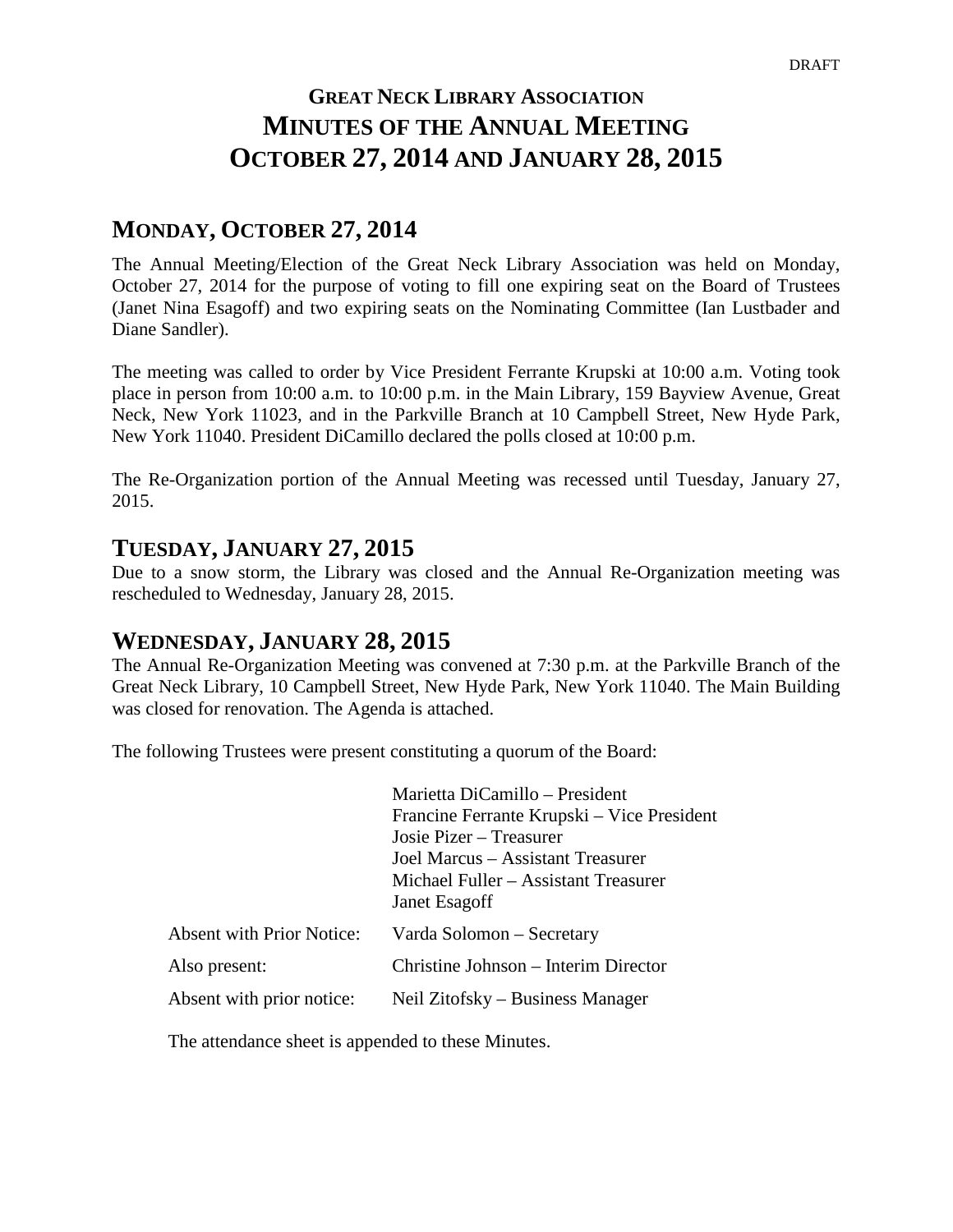# **CALL TO ORDER**

President DiCamillo called the meeting to order at 7:33 p.m.

# **APPOINTMENT OF ACTING SECRETARY**

**Upon motion by Josie Pizer, seconded by Janet Nina Esagoff, and after discussion, it was,**

\_\_\_\_\_\_\_\_\_\_\_\_\_\_\_\_\_\_\_\_\_\_\_\_\_\_\_\_\_\_\_\_\_\_\_\_\_\_\_\_\_\_\_\_\_\_\_\_\_\_\_\_\_\_\_\_\_\_\_\_\_\_\_\_\_\_\_\_\_\_\_\_\_\_\_\_\_\_\_\_\_\_\_\_\_\_\_\_\_\_\_\_\_

**RESOLVED,** that the Board of Trustees of the Great Neck Library appoint Janet Nina Esagoff to act as Secretary for this portion of the meeting during the absence of Secretary Varda Solomon.

**VOTE:** Yes 6 (DiCamillo, Ferrante Krupski, Fuller, Marcus, Nina Esagoff, Pizer) MOTION CARRIED UNANIMOUSLY

# **WELCOMING REMARKS BY PRESIDENT**

President DiCamillo welcomed all in attendance. She stated that it is an exciting time for the Great Neck Library. She thanked the management team, especially Christine Johnson, for her relentless activities in executing the successful move from the Main Building to the branches. President DiCamillo also extended her appreciation to Marjorie Malcolm, Secretary to the Board of Trustees, as well as to her fellow Trustees who met almost every night, and to volunteers on the various committees. It is her intention this year to create three new committees – Reorganization, Programming and Website [see page 6].

# **MINUTES**

## **Upon motion by Janet Nina Esagoff, seconded by Josie Pizer, and after discussion, it was,**

**RESOLVED**, that the Board of Trustees of the Great Neck Library approve the Minutes of the October 28, 2013, Annual Meeting/Election and January 23, 2014, Annual Re-Organization Meeting, as presented.

**VOTE:** Yes 6 (DiCamillo, Ferrante Krupski, Fuller, Marcus, Nina Esagoff, Pizer) MOTION CARRIED UNANIMOUSLY

# **REPORTS**

Reports from the President, Treasurer and the Interim Library Director are in the Annual Report which is attached to these Minutes.

# **PRESENTATION TO RETIRING MEMBERS OF THE BOARD OF TRUSTEES AND NOMINATING COMMITTEE**

Trustee Nina Esagoff who joined the Board in 2007 was recognized for the invaluable resources she provided in her ability to edit and cut through the legal jargons. It was a pleasure to have her on the Board and she will be missed. She was then presented with a bouquet of flowers and a Certificate of Appreciation.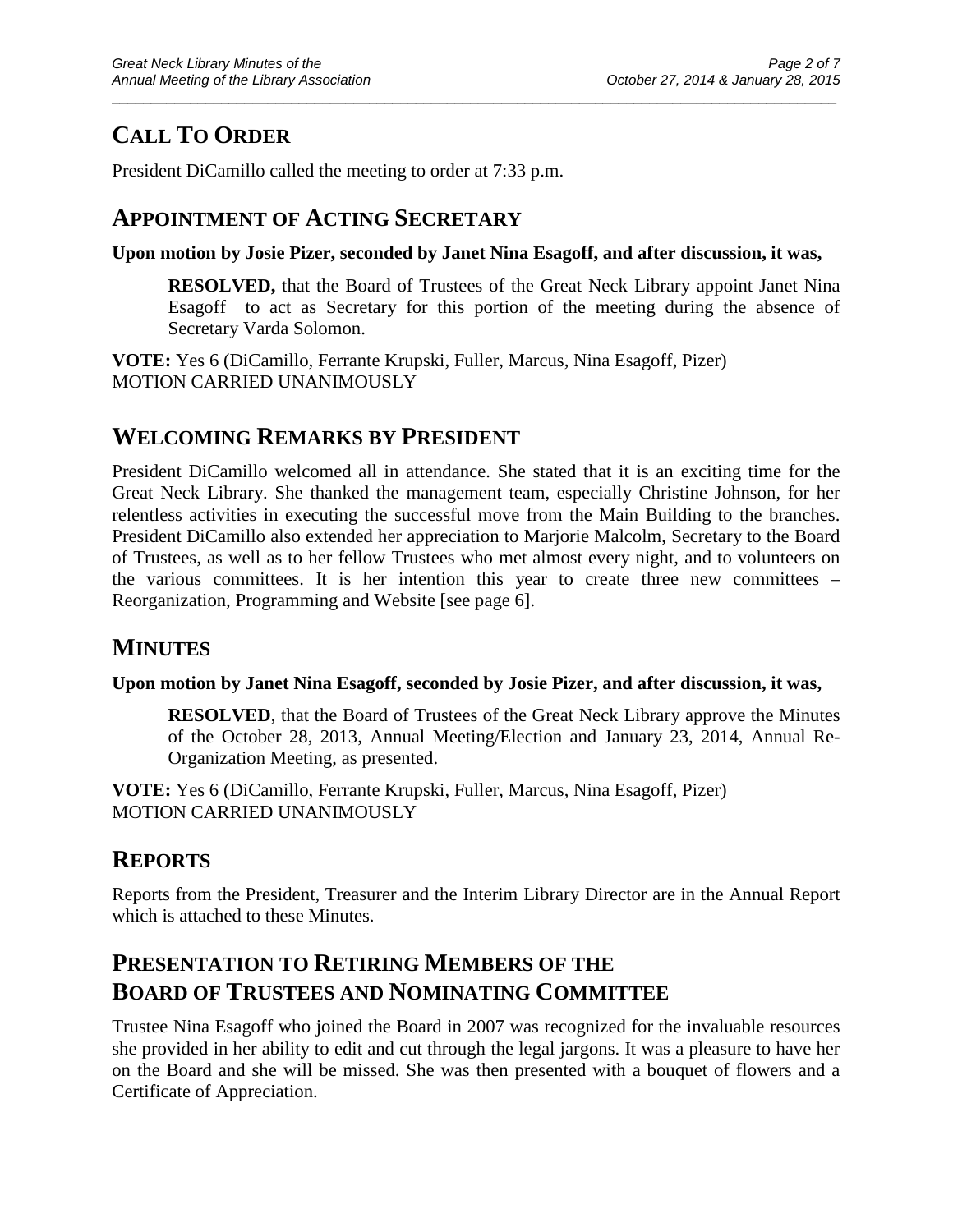Trustee Nina Esagoff responded by expressing her gratitude to the Trustees, staff and the public for their trust in her as a trustee. She spent countless hours – all a sacrifice to be a volunteer which is challenging but a rewarding work. She is proud of the work accomplished together. She made priceless friendship with the trustees, neighbors and Library staff. She then thanked all for the opportunity to serve which is a distinct honor.

\_\_\_\_\_\_\_\_\_\_\_\_\_\_\_\_\_\_\_\_\_\_\_\_\_\_\_\_\_\_\_\_\_\_\_\_\_\_\_\_\_\_\_\_\_\_\_\_\_\_\_\_\_\_\_\_\_\_\_\_\_\_\_\_\_\_\_\_\_\_\_\_\_\_\_\_\_\_\_\_\_\_\_\_\_\_\_\_\_\_\_\_\_

On behalf of the Board, President DiCamillo thanked Dr. Ian Lustbader and Diane Sandler for their contributions to the Nominating Committee for the past three years. They were not present to receive their Certificate of Appreciation. Trustee Fuller accepted the certificate on Dr. Lustbader's behalf. The Board-appointed members to the Nominating Committee, Linda Burghardt and Marianna Wohlgemuth, were also acknowledged for completing their one year term.

Retired Interim Library Director Laura Weir, who was not present, was thanked for the amazing job she did in keeping the Board together at a very busy and difficult time. She was also acknowledged at a previous Board meeting in December 2014.

Following this, there was a brief intermission at 7:45 p.m.

Respectfully Submitted,

Janet Nina Esagoff Acting Secretary – Board of Trustees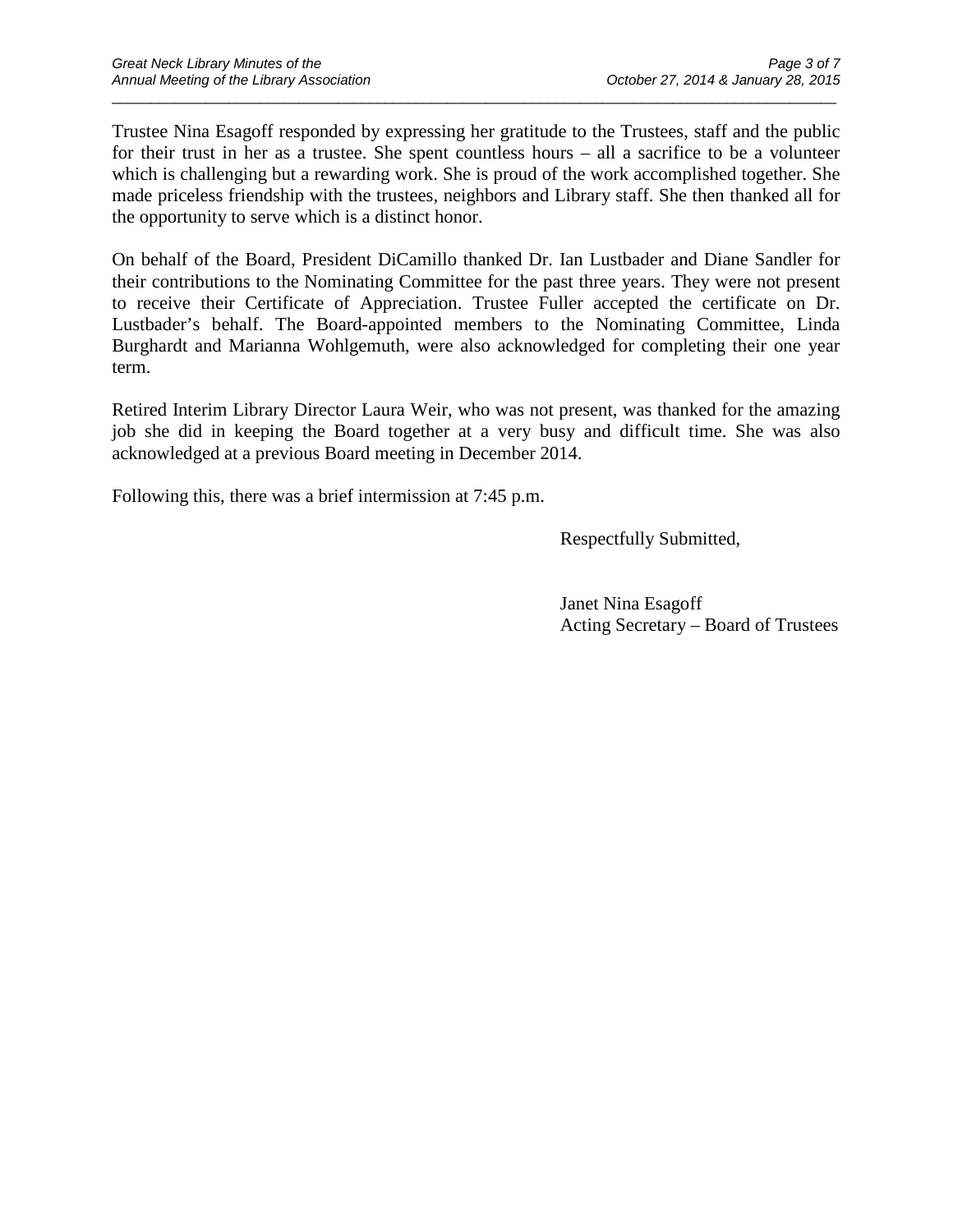## **NEW BUSINESS**

The new Board reconvened at 7:50 p.m. at which time President DiCamillo warmly welcomed new trustee Robert Schaufeld, who had not yet arrived.

\_\_\_\_\_\_\_\_\_\_\_\_\_\_\_\_\_\_\_\_\_\_\_\_\_\_\_\_\_\_\_\_\_\_\_\_\_\_\_\_\_\_\_\_\_\_\_\_\_\_\_\_\_\_\_\_\_\_\_\_\_\_\_\_\_\_\_\_\_\_\_\_\_\_\_\_\_\_\_\_\_\_\_\_\_\_\_\_\_\_\_\_\_

## **ELECTION OF OFFICERS**

Section 200-30 of the Library's Bylaws states that "*No trustee should be elected to the same office for more than two (2) consecutive years, unless the Board determines that due to exigent circumstances it is in the best interest of the Library to maintain certain officers in their respective positions. Should this be the case, the Board may re-elect a trustee or trustees to the same office. The foregoing Board Policy to allow a third term will expire by January 2016."*

In accordance with the foregoing, all the officers of the Board were re-elected to serve for another one-year term expiring in January 2016 as follows:

## **PRESIDENT**

**Upon motion by Joel Marcus seconded by Francine Ferrante Krupski, and after discussion, it was,**

**RESOLVED,** that the Board of Trustees of the Great Neck Library re-elect Marietta DiCamiillo as President of the Board of Trustees for another one-year term ending January 2016.

VOTE**:** Yes 5 (DiCamillo, Ferrante Krupski, Fuller, Marcus, Pizer) MOTION CARRIED UNANIMOUSLY

## VICE PRESIDENT

## **Upon motion by Joel Marcus seconded by Josie Pizer, and after discussion, it was,**

**RESOLVED,** that the Board of Trustees of the Great Neck Library re-elect Francine Ferrante Krupski as Vice President of the Board of Trustees for another one-year term ending January 2016.

VOTE: Yes 5 (DiCamillo, Ferrante Krupski, Fuller, Marcus, Pizer) MOTION CARRIED UNANIMOUSLY

#### SECRETARY

#### **Upon motion by Joel Marcus seconded by Michael Fuller, and after discussion, it was,**

**RESOLVED**, that the Board of Trustees of the Great Neck Library re-elect Varda Solomon as Secretary of the Board of Trustees for another one-year term ending January 2016.

**VOTE:** Yes 5 (DiCamillo, Ferrante Krupski, Fuller, Marcus, Pizer) MOTION CARRIED UNANIMOUSLY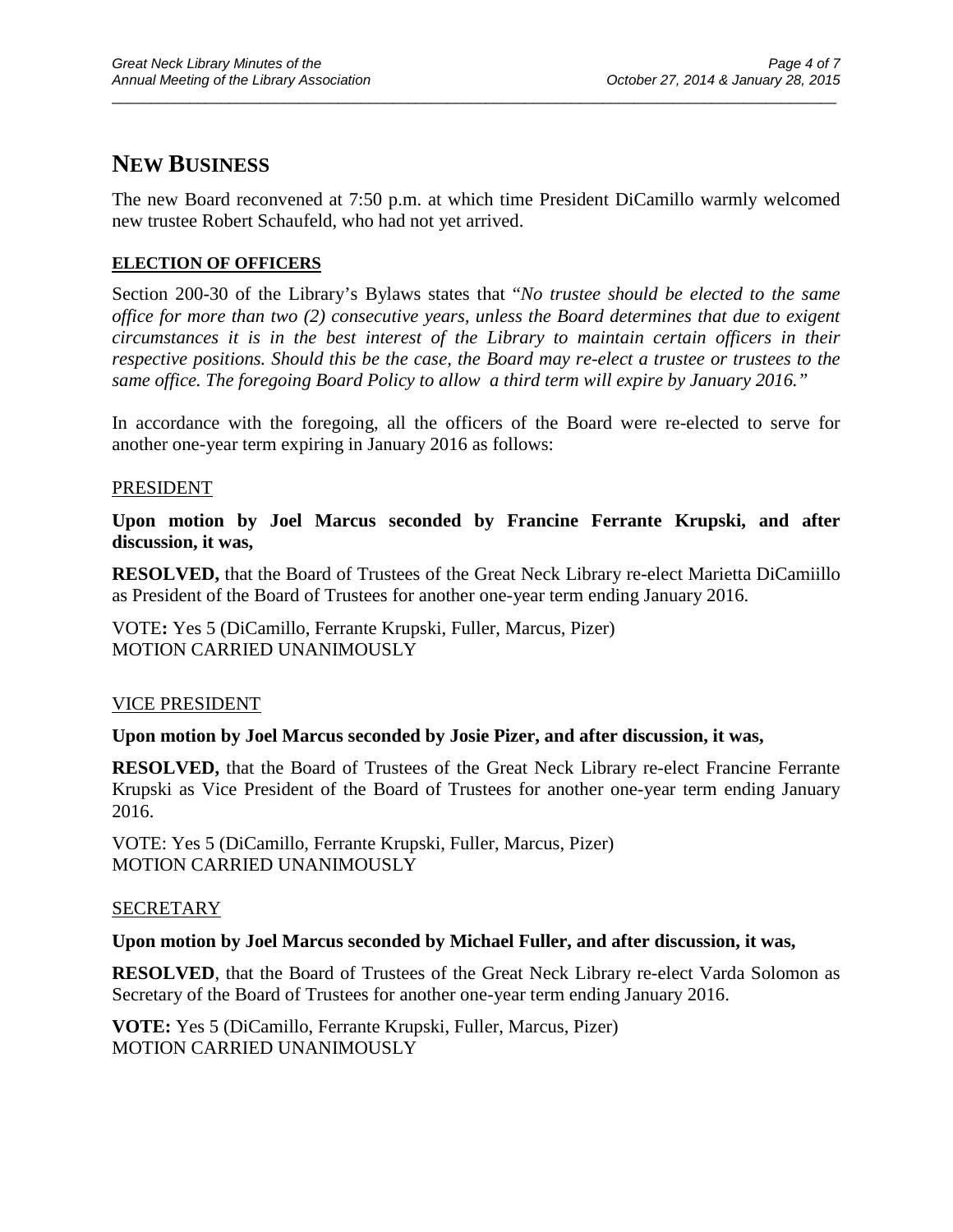**Trustee Solomon was re-elected Secretary in absentia. Josie Pizer motioned and Joel Marcus seconded for Michael Fuller to be appointed as acting Secretary for this portion of the meeting.**

\_\_\_\_\_\_\_\_\_\_\_\_\_\_\_\_\_\_\_\_\_\_\_\_\_\_\_\_\_\_\_\_\_\_\_\_\_\_\_\_\_\_\_\_\_\_\_\_\_\_\_\_\_\_\_\_\_\_\_\_\_\_\_\_\_\_\_\_\_\_\_\_\_\_\_\_\_\_\_\_\_\_\_\_\_\_\_\_\_\_\_\_\_

## *Trustee Robert Schaufeld arrived at this point at 7:55 p.m.*

## TREASURER

**Upon motion by Joel Marcus seconded by Francine Ferrante Krupski, and after discussion, it was,**

**RESOLVED,** that the Board of Trustees of the Great Neck Library re-elect Josie Pizer as Treasurer of the Board of Trustees for another one-year term ending January 2016.

**VOTE:** Yes 6 (DiCamillo, Ferrante Krupski, Fuller, Marcus, Pizer, Schaufeld) MOTION CARRIED UNANIMOUSLY

## ASSISTANT TREASURER

#### **Upon motion by Joel Marcus seconded by Robert Schaufeld, and after discussion, it was,**

**RESOLVED**, that the Board of Trustees of the Great Neck Library re-elect Joel Marcus as Assistant Treasurer of the Board of Trustees for another one-year term ending January 2016.

VOTE: Yes 6 (DiCamillo, Ferrante Krupski, Fuller, Marcus, Pizer, Schaufeld) MOTION CARRIED UNANIMOUSLY

## ASSISTANT TREASURER

**Upon motion by Joel Marcus seconded by Francine Ferrante Krupski, and after discussion, it was,**

**RESOLVED**, that the Board of Trustees of the Great Neck Library Trustees re-elect Michael Fuller as Assistant Treasurer of the Board of Trustees for another one-year term ending January 2016.

VOTE: Yes 6 (DiCamillo, Ferrante Krupski, Fuller, Marcus, Pizer, Schaufeld) MOTION CARRIED UNANIMOUSLY

## **2014/2015 BOARD MEETING DATES**

## **Upon motion by Josie Pizer, seconded by Joel Marcus, and after discussion, it was,**

**RESOLVED**, that the Board of Trustees of the Great Neck Library accept the calendar of Board of Trustees meetings for 2015/2016 [below].

*2015*

February 17 - Station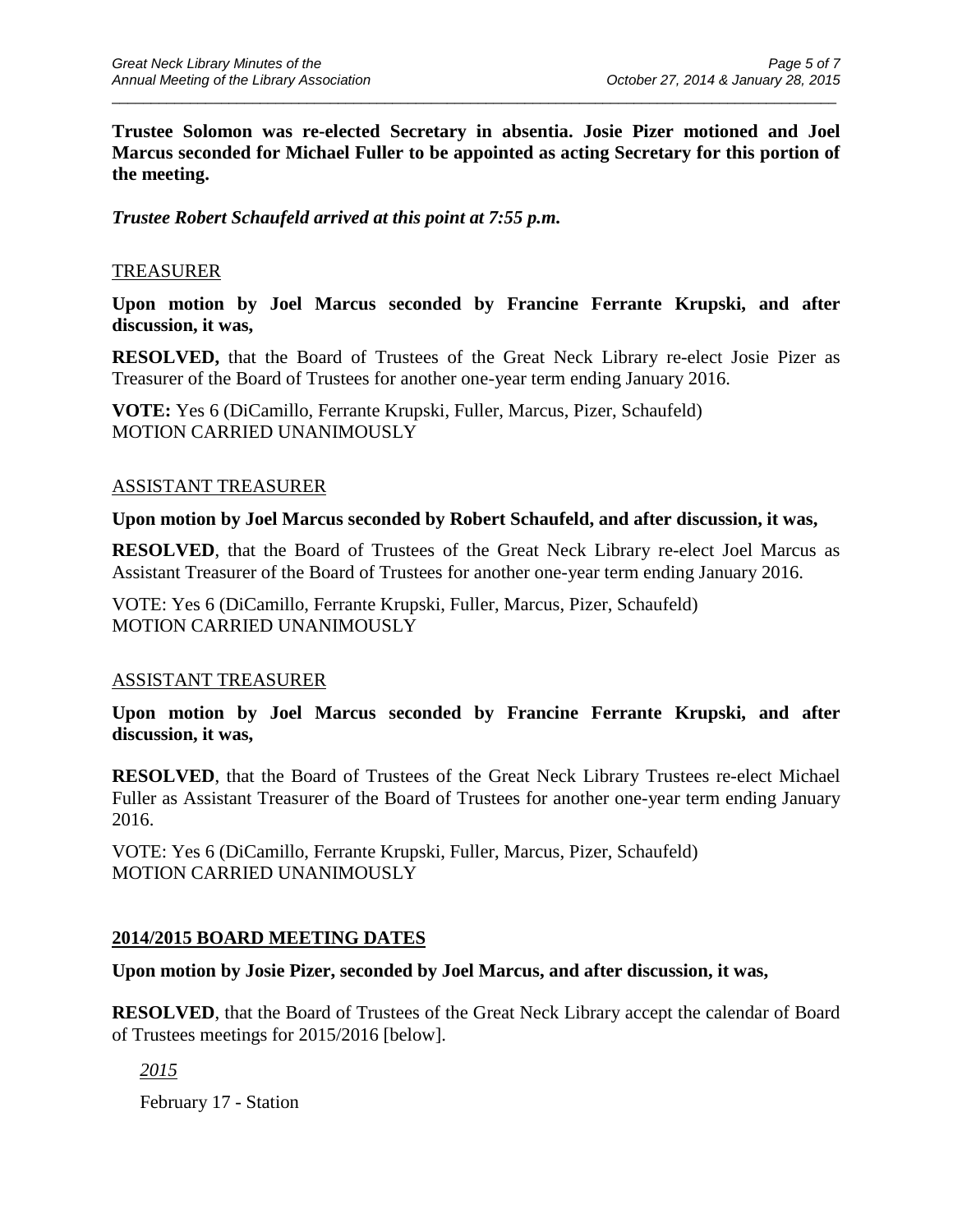March 3 (Budget Workshop)- Station March 17 (Budget Workshop) Station March 24 - Parkville April 14 (Budget Hearing & Adoption) – Parkville April 21 - Station May 19 – Station June 16 – Parkville September 16 (Wednesday) – Station October 21 – Station October 26 (Monday) Annual Meeting/Election 10:00 a.m. - 10:00 p.m. – Parkville & Station November 17 – Station December 15 – Parkville *2016* January 19 – Station January 26 – Annual Re-Organization Meeting - Station

\_\_\_\_\_\_\_\_\_\_\_\_\_\_\_\_\_\_\_\_\_\_\_\_\_\_\_\_\_\_\_\_\_\_\_\_\_\_\_\_\_\_\_\_\_\_\_\_\_\_\_\_\_\_\_\_\_\_\_\_\_\_\_\_\_\_\_\_\_\_\_\_\_\_\_\_\_\_\_\_\_\_\_\_\_\_\_\_\_\_\_\_\_

VOTE: Yes – 6 (DiCamillo, Ferrante Krupski, Fuller, Marcus, Pizer, Schaufeld) MOTION CARRIED UNANIMOUSLY

## **The following dates were also set for Special Board meetings over the summer if needed:**

July 21 – Station August 18 – Parkville

## **BOARD ELECTED MEMBERS TO THE NOMINATING COMMITTEE**

**Upon motion by Robert Schaufeld, seconded by Josie Pizer, and after discussion, it was,**

**RESOLVED**, that the Board of Trustees of the Great Neck Library Trustees re-elect Linda Burghardt and Marianna Wohlgemuth to the Nominating Committee for another one-year term each ending January 2016.

**VOTE:** Yes – 6 (DiCamillo, Ferrante Krupski, Fuller, Marcus, Pizer, Schaufeld) MOTION CARRIED UNANIMOUSLY

President DiCamillo stated that a third application was received after the deadline but it was not considered.

# **ANY OTHER BUSINESS**

## **COMMITTEE APPOINTMENTS**

Trustees were asked to apprise the President within the next week of the committees on which they would like to serve. The composition of the Personnel Committee will remain the same as per policy, except for a replacement for outgoing Trustee Nina Esagoff, since contract negotiations with staff are still ongoing. Her replacement will be Trustee Francine Ferrante Krupski, who serves as Chair of the Director Search Committee and who will be serving on the newly formed Reorganization Committee.